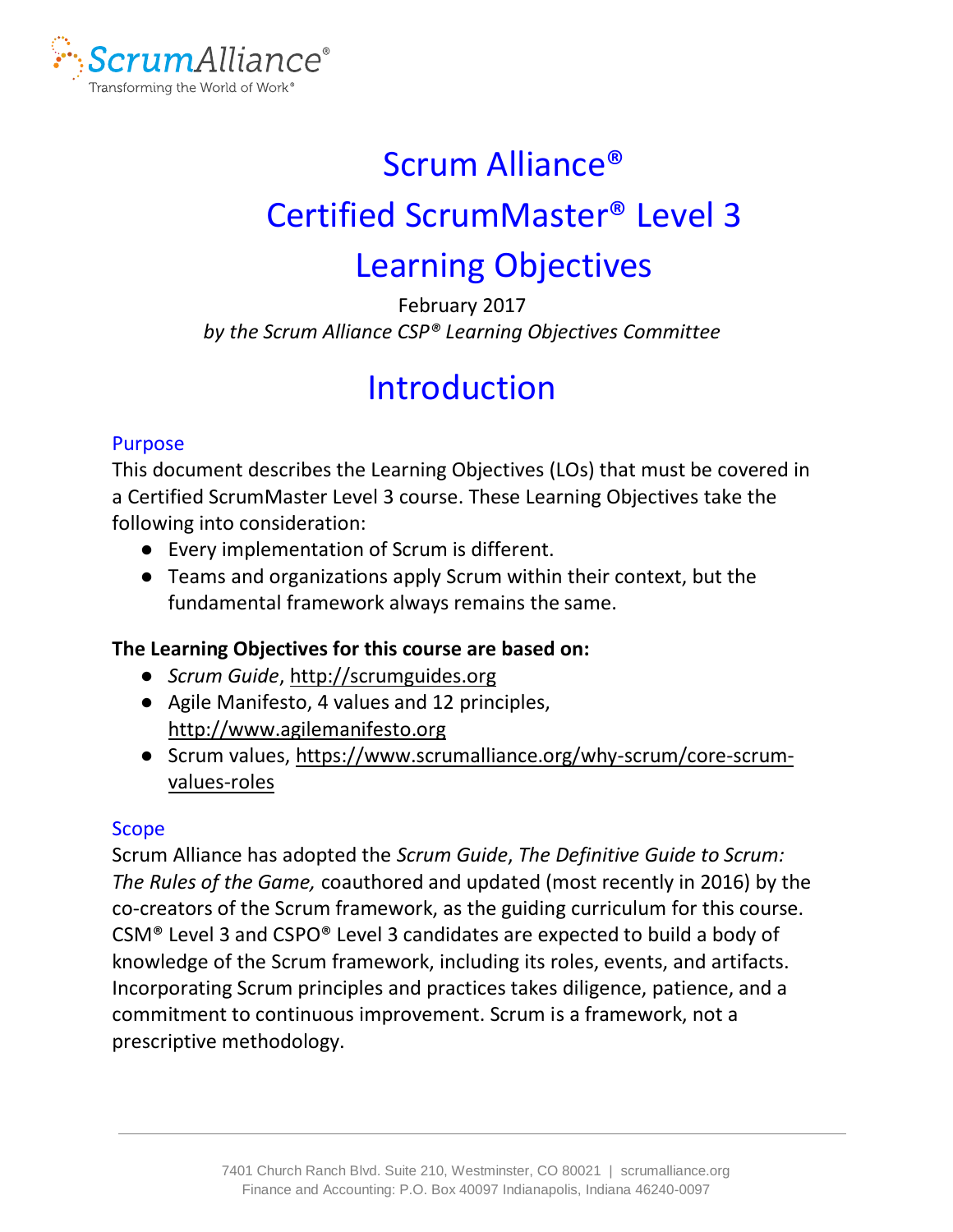

Participants in a CSM Level 3 course should expect that each Learning Objective identified in this document will be covered in a CSM Level 3 educational offering. The CSM Learning Objectives fall into the following categories:

- **1. Lean, Agile, and Scrum**
- **2. Agile Facilitation**
- **3. Agile Coaching**
- **4. Service to the Development Team**
- **5. Service to the Product Owner**
- **6. Service to the Organization**
- **7. Scrum Mastery**

*Individual trainers (CSTs) or coaches (CECs) may choose to teach ancillary topics. Ancillary topics presented in a CSM Level 3 course must be clearly indicated as such.*

# Learning Objectives

#### **A note about examples used in the following Learning Objectives:**

*Several Learning Objectives include a list of examples. The examples are used to clarify the intent of the objective. Individual trainers or coaches can use the provided examples, their own examples that still meet the objective, or a mix of both. Examples do not imply that they are the only options, nor that they constitute an exhaustive list.* 

#### **A note about Bloom's Taxonomy:**

*While some Learning Objectives appear to prescribe how to teach, that is not the intent. Bloom's-style Learning Objectives describe what the learner can do upon completing the class. Rather than include that text in each Learning Objective, please mentally append the following phrase to each objective:* **"After successful completion of the CSM Level 3 educational offering, the learner will be able to … "**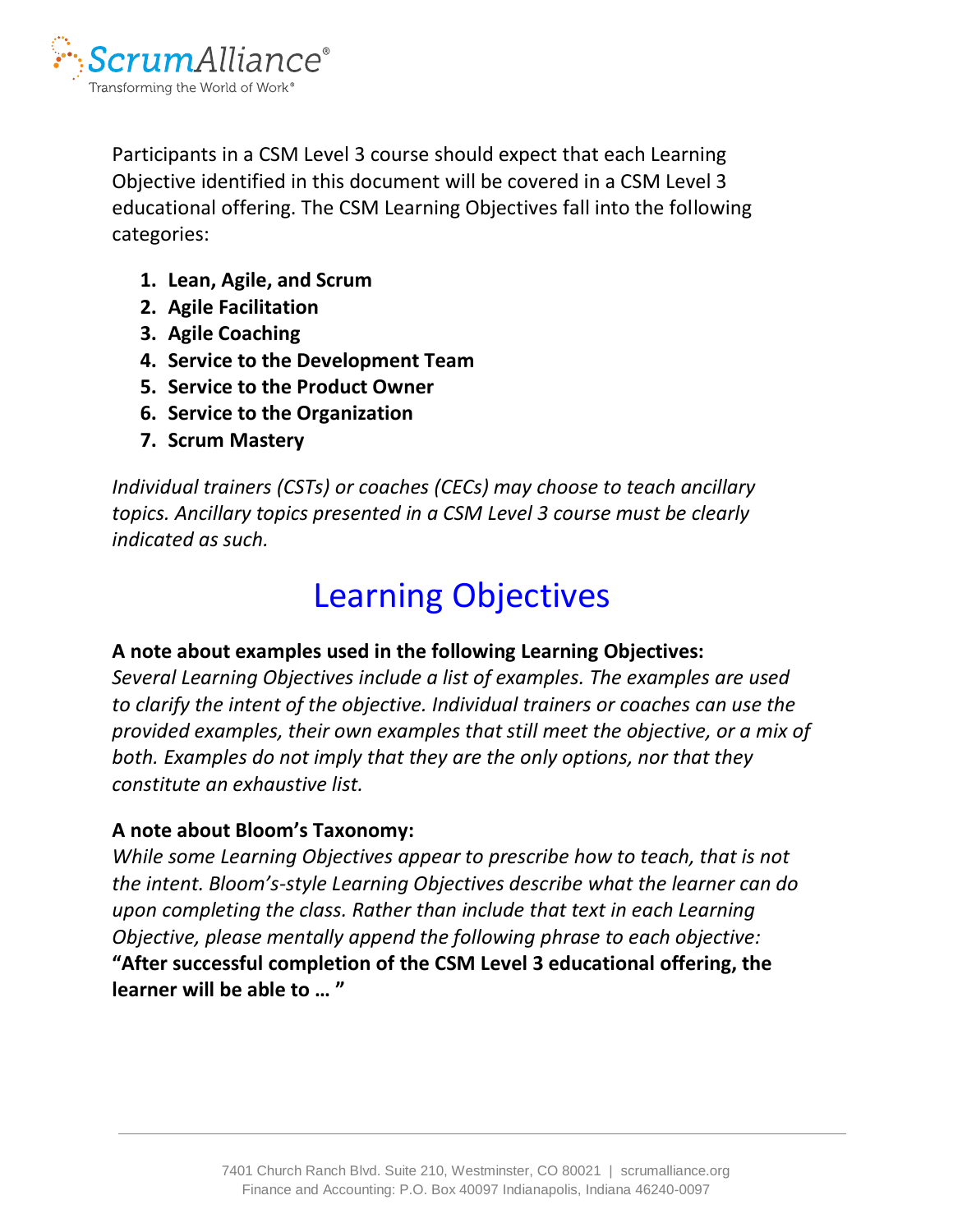

# 1.Lean, Agile, and Scrum

### Lean Thinking

- 1.1. … describe the roots of Lean Thinking (e.g., TQM, Toyota Production System).
- 1.2. … define a kaizen mindset (e.g., focus on people, optimize the whole, continuous improvement).
- 1.3. … list at least five of the seven wastes in product development (e.g., extra features, partially done work, extra processes, handoffs, defects, delays, task switching).
- 1.4. … relate the seven wastes in product development to the seven wastes in Lean manufacturing.
- 1.5. … explain the five core concepts of Lean Thinking (e.g., one-piece flow, pull, limit WIP, small batches, kaizen, reduce variability, teamwork) and how they can be applied to Scrum.
- 1.6. … relate at least three Agile engineering practices to Lean practices (e.g., continuous integration, test-driven development, collective code ownership).

# 2. Agile Facilitation

### Advanced Facilitation

- 2.1. … describe three alternatives to open discussion (e.g., structured go-arounds, individual writing, listing ideas, dialogue in pairs or small groups, etc.) and explain when they may be effective.
- 2.2. … practice at least two alternatives to open discussion.
- 2.3. … identify at least one action the facilitator can perform to support meeting participants during divergent thinking, integration, convergent thinking, and closure that will support the development of an inclusive solution (e.g., powerful questions).
- 2.4. … apply five visual facilitation techniques for a collaborative session (e.g., card question, clustering, dot voting, visual note taking).
- 2.5. … design and facilitate a retrospective with senior leaders and executives to foster continuous improvement at the organizational level.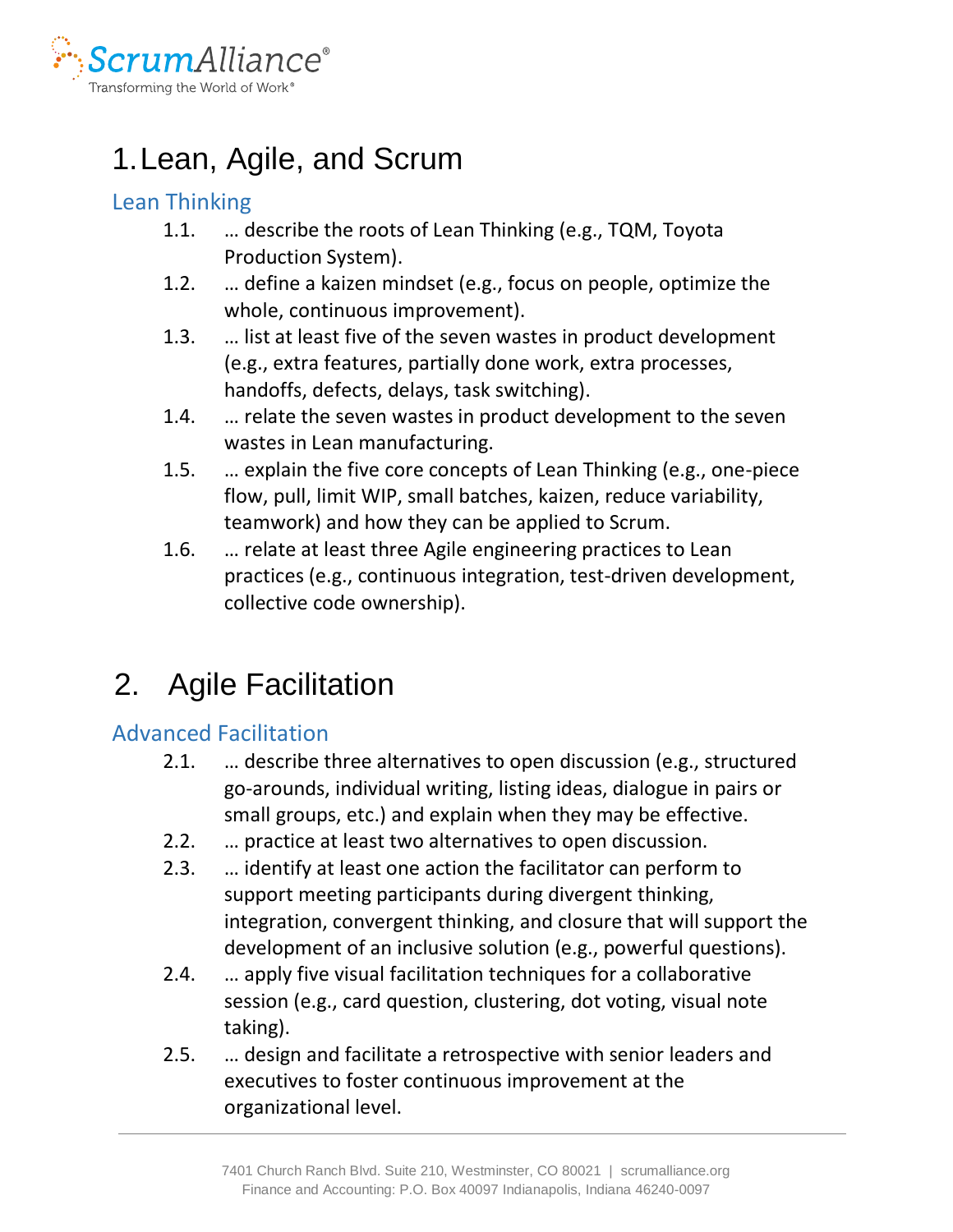

2.6. … identify at least three practices for facilitating remote meetings (e.g., turn-taking between those face-to-face with remote participants, establishing communication protocol, shared note taking).

# 3. Agile Coaching

- 3.1. … describe at least five elements of a fundamental coaching agreement (e.g., role of the coach, duration, expectations, feedback, responsibilities).
- 3.2. … discuss the importance of at least two fundamental coaching assumptions (i.e., coaching is at the request of the coachee, coachee knows the solution to their problem).
- 3.3. … list at least three fundamental psychological concepts that help understand and transform individual behavior (e.g., EQ/emotional intelligence, MBTI, ORSC, DISC, transactional analysis, mindset, empathy, DRIVE).

## 4. Service to the Development Team

### Team Dynamics

- 4.1. ... apply at least two different models for team development (e.g., Tuckman model, team performance curve, etc.).
- 4.2. … appraise the effectiveness of at least two different development frameworks for supporting an Agile team's growth.

#### Team Effectiveness

- 4.3. … apply at least three techniques for addressing team dysfunctions (e.g., building trust, encouraging healthy conflict, fostering mutual accountability, etc.).
- 4.4. … apply at least three techniques or activities (e.g. physical team building exercises like abseiling, empathy walks or trust fall, trustbuilding conversation modes like the McCarthy protocols, NVC, appreciative inquiry, emphasis on consistent behavior of the Product Owner or stakeholders) for building trust in a team.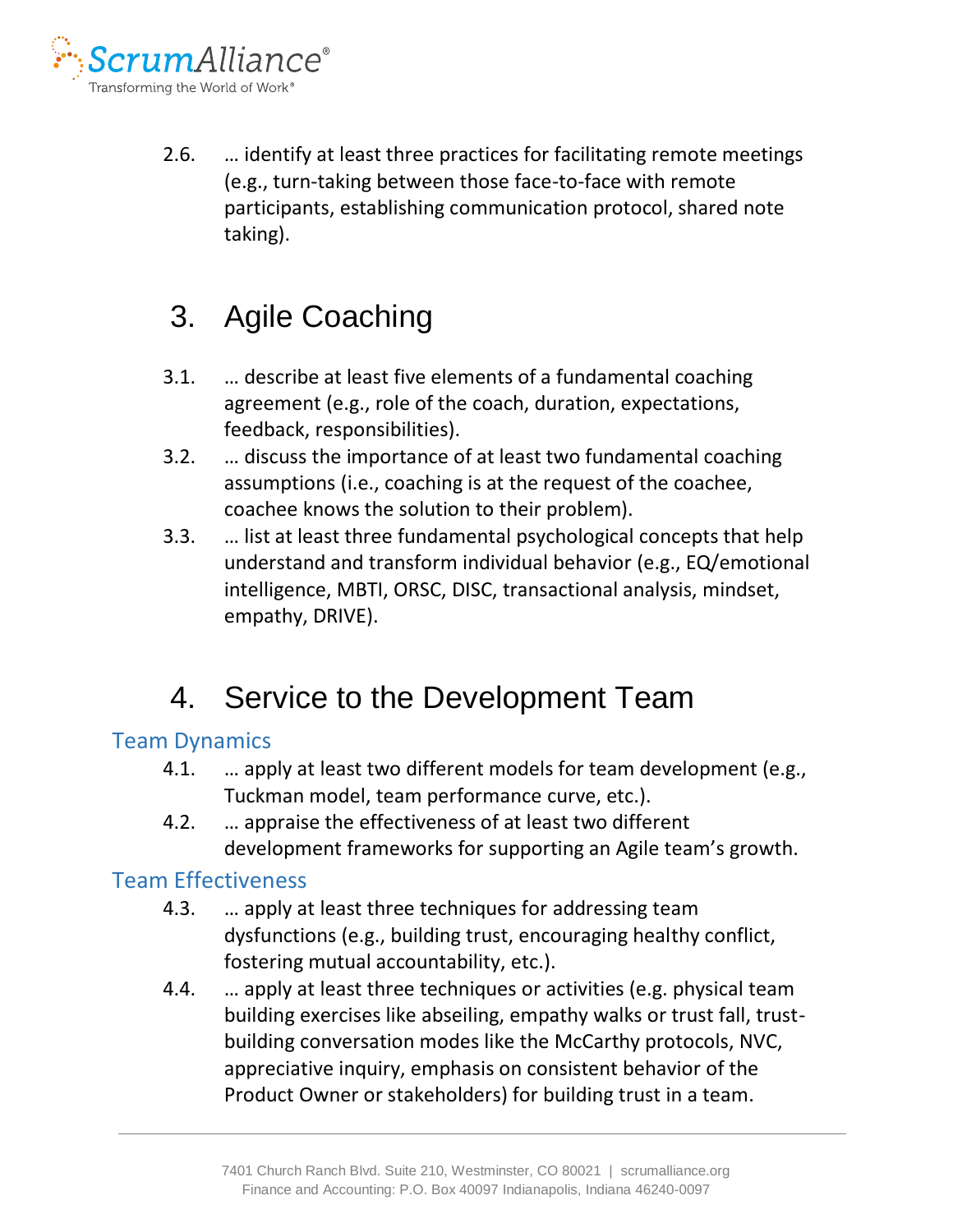

### Starting New Agile Teams

- 4.5. … explain at least three reasons why the start of a new Agile Team should be handled differently from a traditional project kickoff/charter (e.g., level of collaboration, lack of experience in Agile environments, importance of shared understanding).
- 4.6. … explain how purpose, alignment, and context are set and used during the start-up of a new Scrum Team to accelerate teamwork.
- 4.7. … explain how seeing the whole system, emphasizing collaborative work, focusing on a good start, continuous learning, and "good enough for now" support the launch of a new Agile team.
- 4.8. … describe at least three responsibilities each for the sponsor (e.g., clarify constraints, context, and stakeholder expectations), Product Owner (communicate vision, purpose, and customer needs), and Development Team members (get to know each other, create transparency about capabilities, create ground rules and working agreements) when starting a new Agile team.
- 4.9. … organize and facilitate the launch of a new Agile team that defines purpose, alignment, and context.

### Software Craftsmanship

- 4.10. … define software craftsmanship.
- 4.11. … demonstrate at least two training or coaching methods to introduce more advanced engineering practices.
- 4.12. … describe the acceptance criteria for a Product Backlog item using a format suitable for automated testing (e.g., Fitnesse, Gherkin).

### Coaching the Development Team

- 4.13. … create a coaching agreement with the Development Team.
- 4.14. … design learning and capability goals for one individual (or team) and analyze the execution of these goals.
- 4.15. … demonstrate at least two techniques for raising team accountability (eg. The Five Steps from Responsibility to Accountability, facilitation of a Community of Practice).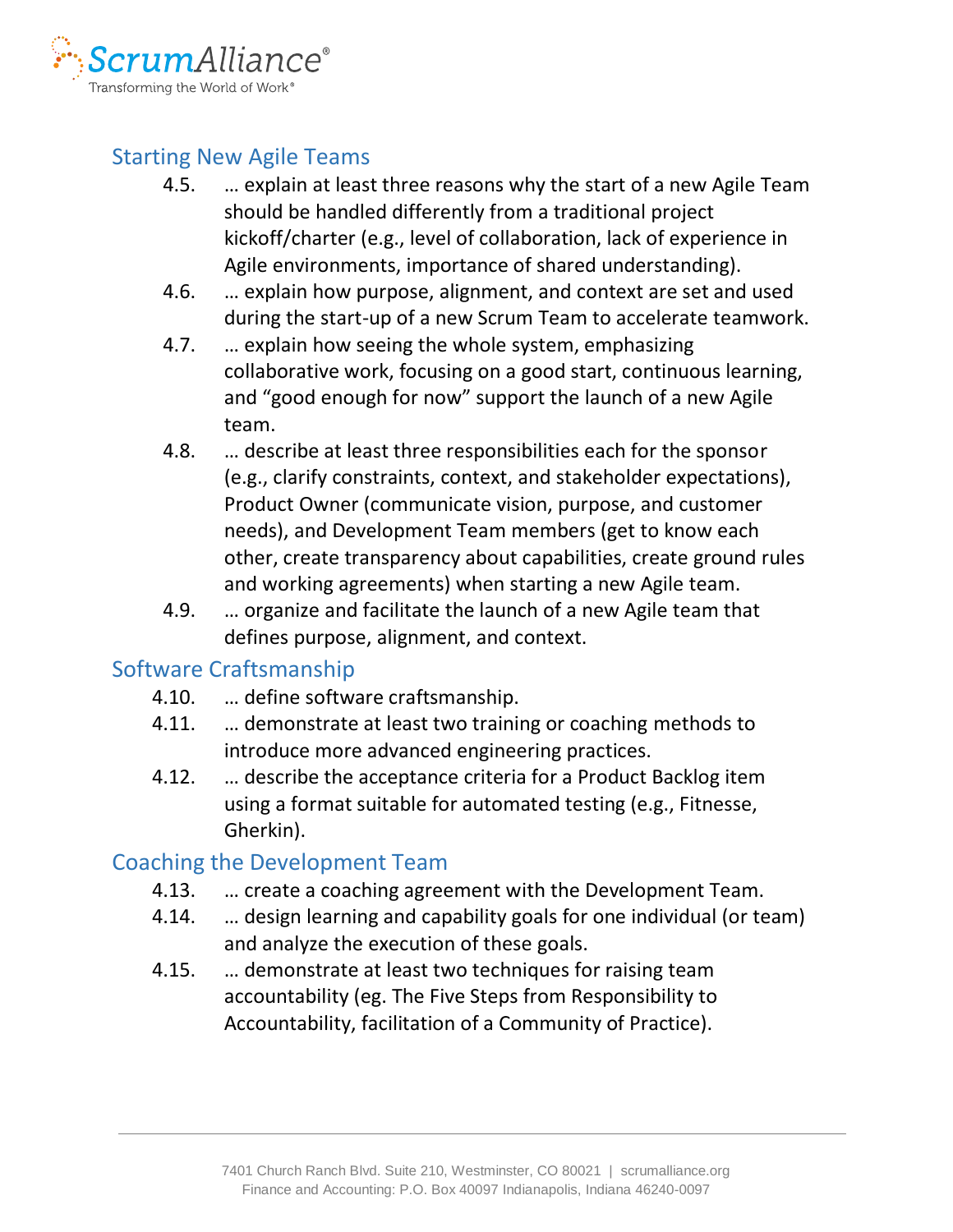

## 5. Service to the Product Owner

### Coaching the Product Owner

- 5.1. … organize and facilitate the creation (or refinement) of the product vision between the Product Owner and stakeholders.
- 5.2. … apply at least two techniques for moving from product vision to product backlog (e.g., innovation games, user story mapping, user story workshop, brainstorming, etc.).
- 5.3. … appraise at least three criteria that can be used for structuring a complex or multi-team product backlog (e.g., feature area, team).

# 6. Service to the Organization

### Organizational Development

- 6.1. … describe the nature of complex systems (eg. cause-and-effect only visible after the event, high level of uncertainty and disagreement, emerging systems, products and practices).
- 6.2. … explain the importance of taking a systemic view (i.e. convince a stakeholder that the system as a whole needs to be optimized, regard the bigger picture, understand causal loops and delayed effects).
- 6.3. … describe at least two systematic methods for helping organizations improve their Scrum adoption (eg. causal loop analysis, value stream mapping).
- 6.4. … apply one systematic development approach (e.g., systems thinking).
- 6.5. … describe at least two frameworks for catalyzing organizational change (e.g., Kotter's 8-Step model, the Grief Cycle, 4D Model /Appreciative Inquiry).
- 6.6. … describe your approach to a complex intervention that addresses the root cause(s) of an organizational dysfunction and analyze the long-term impact (i.e. identify the situation, the underlying root cause(s), list measures/experiments and results).
- 6.7. … demonstrate at least two tangible examples of how you developed and changed the culture of your team (or organization) from a command-and-control to an Agile mindset.